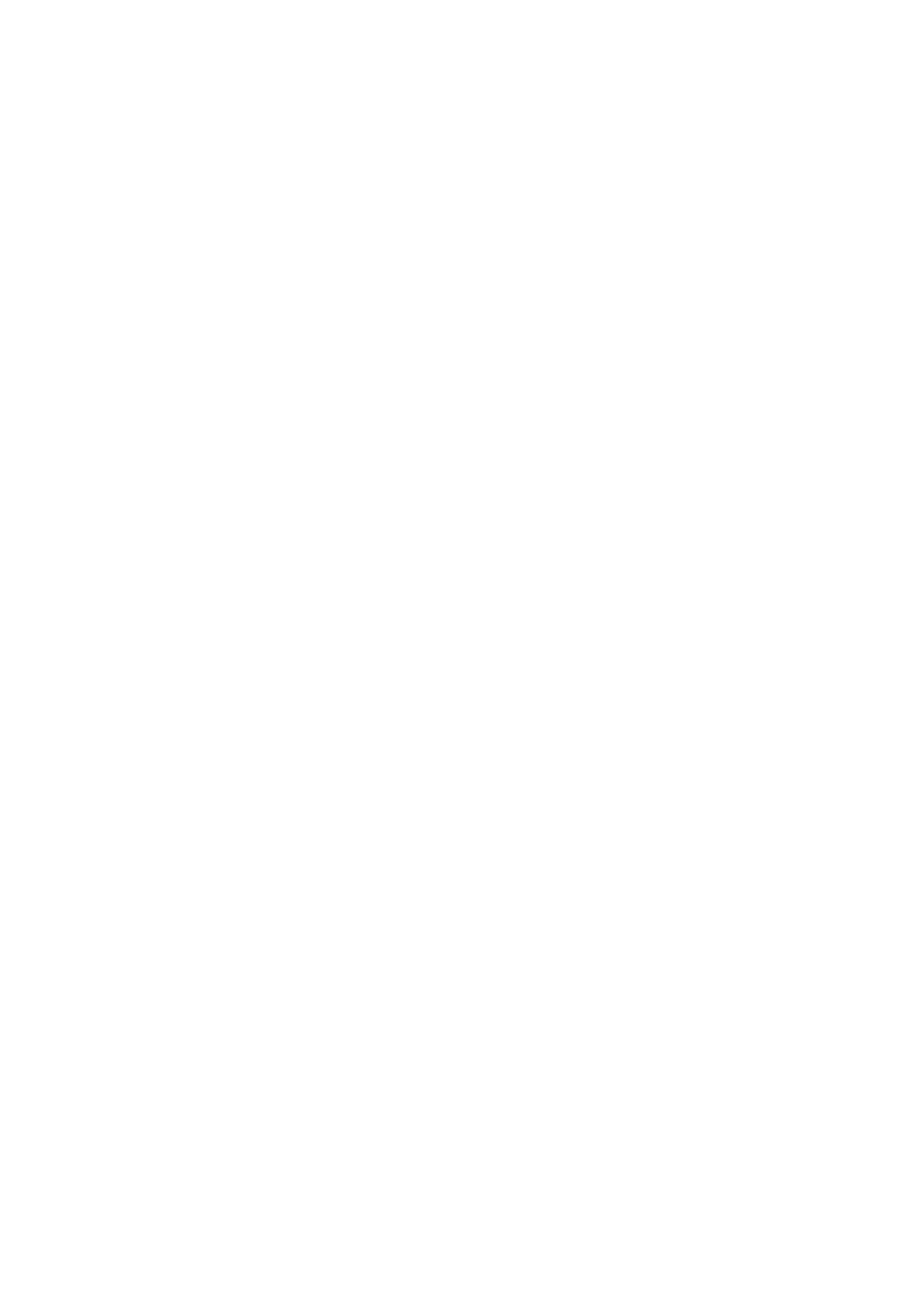## **Patterns of Internationalization for Developing Country Enterprises**

(Alliances and Joint Ventures)

**Prepared for UNIDO by J. M. de Caldas Lima**



UNITED NATIONS INDUSTRIAL DEVELOPMENT ORGANIZATION Vienna, 2008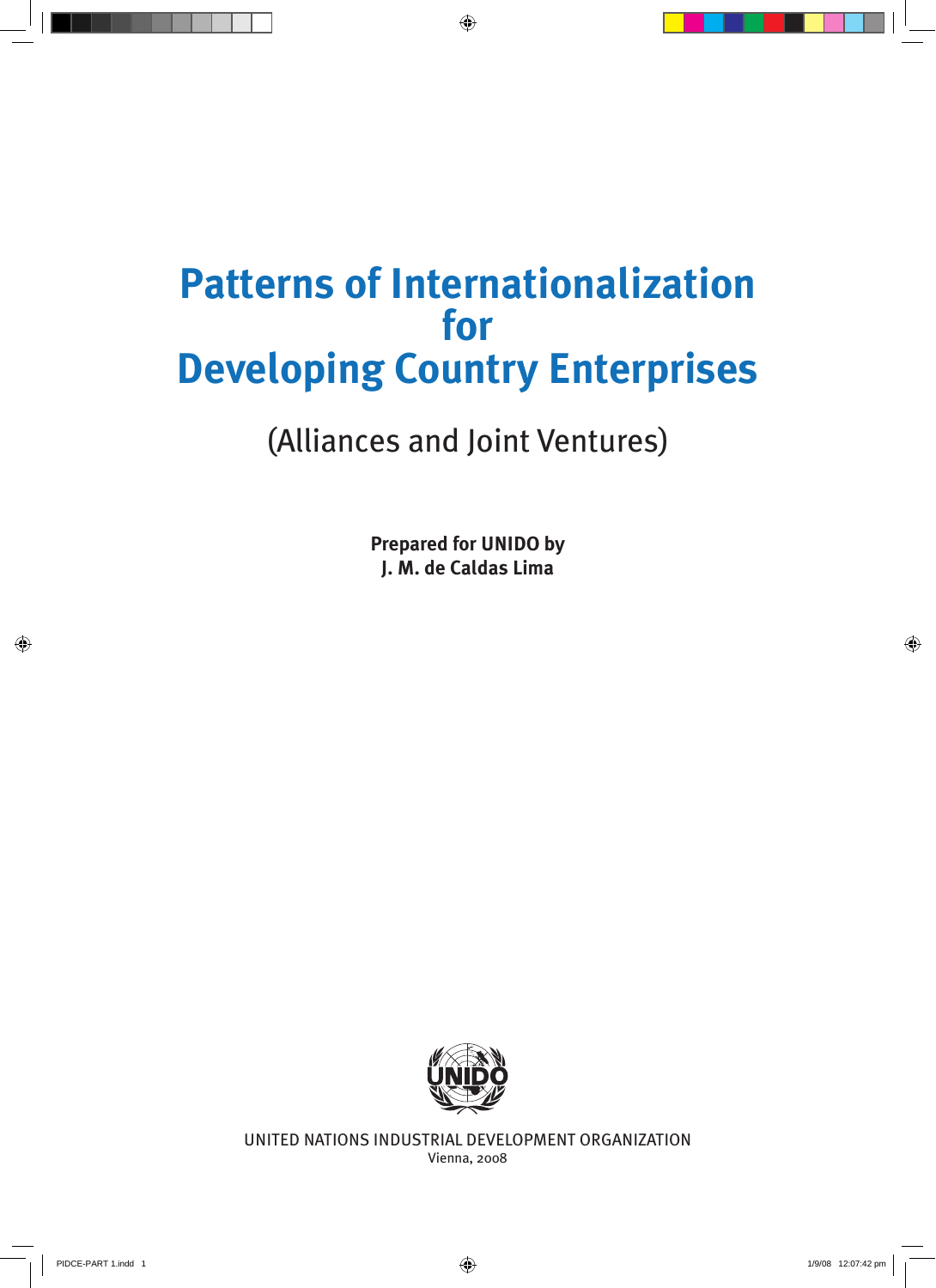#### Acknowledgements

This publication is based on more than 20 years of the United Nations Industrial Development Organisation (UNIDO) experience in assisting developing countries to formulate appropriate policies and tools at the country level and in assisting individual enterprises to assess and formulate joint venture agreements.

It was prepared by José de Caldas Lima,<sup>1</sup> in cooperation with F. Mithat Kulur, Chief, UNIDO Investment Promotion Unit, Investment and Technology Promotion Branch.

UNIDO would like to acknowledge valuable contributions in the legal sphere made to its investment and technology promotion programmes by several specialists, namely Dr Christian Newman, Dr Branco Vukmir and Dr Arthur Wolff, Ruth Nyakotey. UNIDO would also like to thank Prof. John S. Henley of the University of Edinburgh Management School for his valuable comments during the drafting stage.

<sup>1</sup> Senior officer at UNIDO (1984–2002) doing extensive work in the areas of technology transfer, technology management and investment promotion.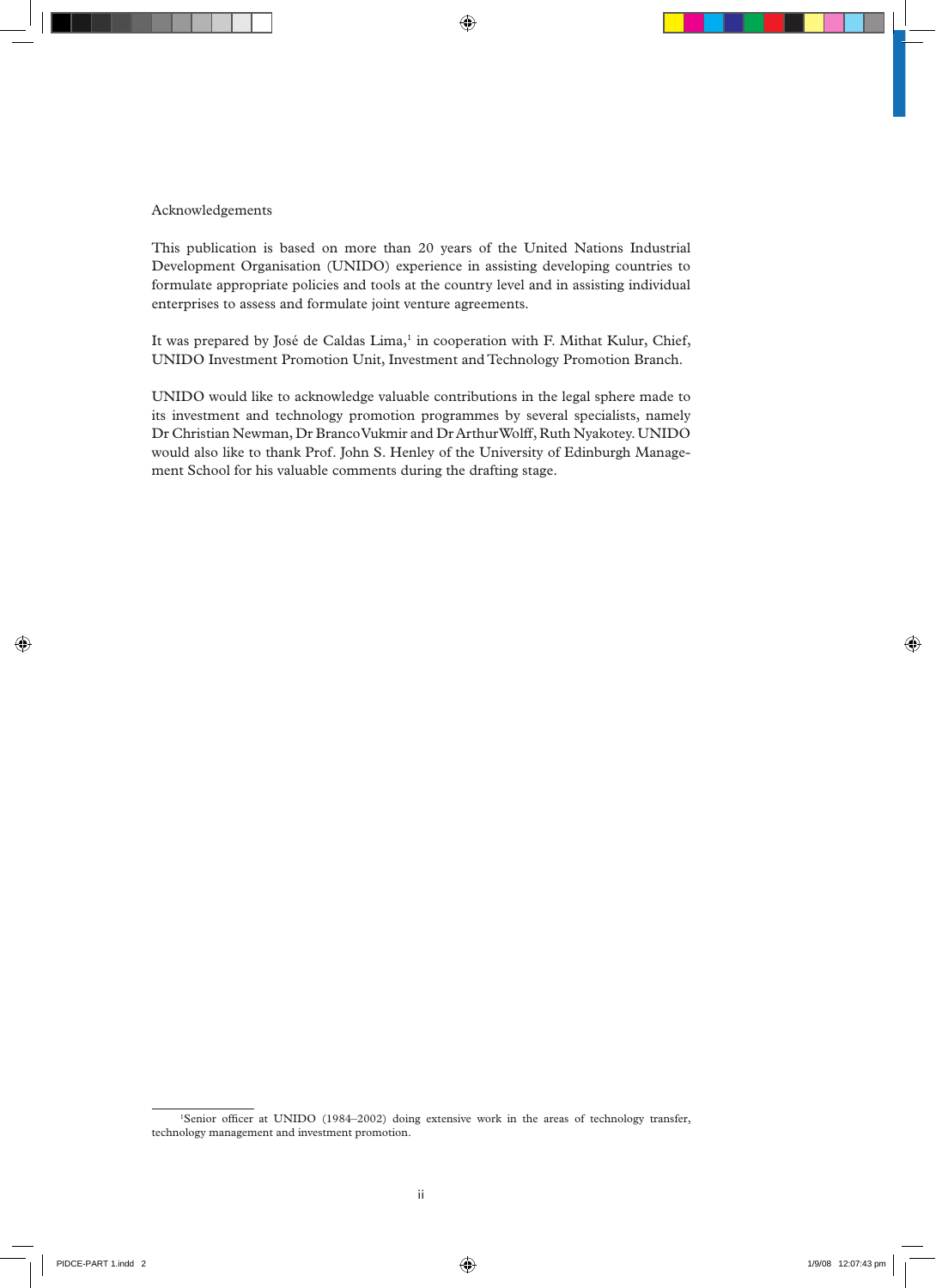# **contents**

| <b>PART 1</b>    |       | THE INTERNATIONAL SCENARIO FOR BUSINESS AND DEVELOPMENT          |
|------------------|-------|------------------------------------------------------------------|
| 1.1              |       |                                                                  |
|                  | 1.1.1 |                                                                  |
|                  | 1.1.2 |                                                                  |
|                  | 1.1.3 |                                                                  |
|                  | 1.1.4 | Globalization of small and medium-sized enterprises. 9           |
|                  | 1.1.5 |                                                                  |
|                  | 1.1.6 |                                                                  |
|                  |       |                                                                  |
| 1.2 <sub>2</sub> |       |                                                                  |
|                  | 1.2.1 |                                                                  |
|                  | 1.2.2 | Implications for MNEs' operations30                              |
|                  | 1.2.3 | Global supply chains, global value chains and global             |
|                  |       |                                                                  |
|                  | 1.2.4 |                                                                  |
|                  |       |                                                                  |
| 1.3              |       | Opportunities for developing countries 43                        |
|                  | 1.3.1 | Basic requisites for technological development 43                |
|                  | 1.3.2 | Technology development through value chains:                     |
|                  | 1.3.3 | Development pathways; role of governments 46                     |
|                  | 1.3.4 |                                                                  |
|                  |       |                                                                  |
| <b>PART 2</b>    |       | <b>STRATEGIC ALLIANCES AND JOINT VENTURES</b>                    |
| 2.1              |       | Business alliances: a broad concept and a blurred terminology 57 |
|                  |       |                                                                  |
| $2.2^{\circ}$    |       |                                                                  |
|                  | 2.2.1 |                                                                  |
|                  | 2.2.2 |                                                                  |
|                  | 2.2.3 |                                                                  |
|                  | 2.2.4 |                                                                  |
|                  | 2.2.5 |                                                                  |
|                  | 2.2.6 | Equity joint ventures: the essence of the concept 67             |
|                  | 2.2.7 |                                                                  |
|                  |       |                                                                  |
| 2.3 <sub>1</sub> |       |                                                                  |
|                  | 2.3.1 |                                                                  |

2.3.2 Keiretsu . . . . . . . . . . . . . . . . . . . . . . . . . . . . . . . . . . . . . . . . . . . . . . 75 Review of chapter 2.3. . . . . . . . . . . . . . . . . . . . . . . . . . . . . . . . . . . . . . . . 77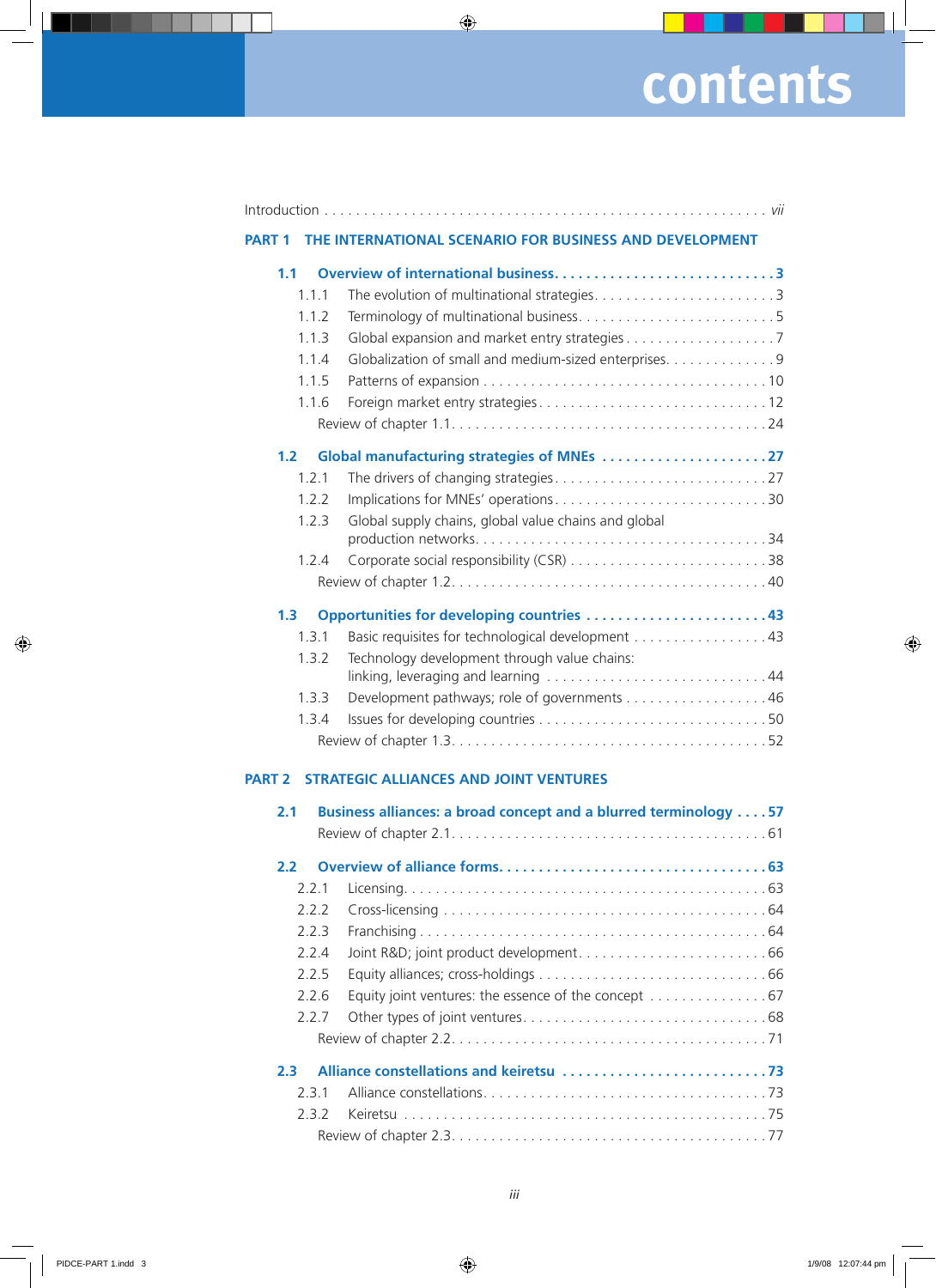| 2.4.2 | Reasons to develop strategic alliances81                             |  |
|-------|----------------------------------------------------------------------|--|
|       |                                                                      |  |
| 2.4.4 |                                                                      |  |
|       |                                                                      |  |
| 2.4.6 | Strategic alliances as an alternative to mergers and acquisitions 86 |  |
|       |                                                                      |  |
|       |                                                                      |  |

### **part 3 Implementing joint ventures**

| 3.1              |       | Joint ventures in developing countries: a conduit                               |
|------------------|-------|---------------------------------------------------------------------------------|
|                  | 3.1.1 |                                                                                 |
|                  | 3.1.2 |                                                                                 |
|                  |       |                                                                                 |
| 3.2              |       | The joint venture as a framework for                                            |
|                  | 3.2.1 |                                                                                 |
|                  | 3.2.2 |                                                                                 |
|                  | 3.2.3 | Benefits for host country; role of governments and other players 104            |
|                  |       |                                                                                 |
| 3.3 <sub>1</sub> |       | Development of a joint venture relationship 111                                 |
|                  | 3.3.1 |                                                                                 |
|                  | 332   | through the pre-negotiation stage  113                                          |
|                  | 3.3.3 |                                                                                 |
|                  |       |                                                                                 |
| 3.4              |       | Selected issues for consideration119                                            |
|                  | 3.4.1 |                                                                                 |
|                  | 3.4.2 | What can be invested; the valuation of inputs. 119                              |
|                  | 3.4.3 | The balance of power; keeping relevance as a partner $\ldots \ldots \ldots 120$ |
|                  | 3.4.4 | Letter of intent and other preliminary agreements. 122                          |
|                  | 3.4.5 | Confidentiality, secrecy and non-disclosure agreements. 123                     |
|                  | 3.4.6 |                                                                                 |
|                  | 3.4.7 |                                                                                 |
|                  | 3.4.8 |                                                                                 |
|                  |       |                                                                                 |
|                  |       |                                                                                 |
| 3.5              |       | The joint venture agreement: overview of drafting issues 131                    |
|                  | 3.5.1 |                                                                                 |
|                  | 3.5.2 |                                                                                 |
|                  | 3.5.3 |                                                                                 |
|                  | 3.5.4 |                                                                                 |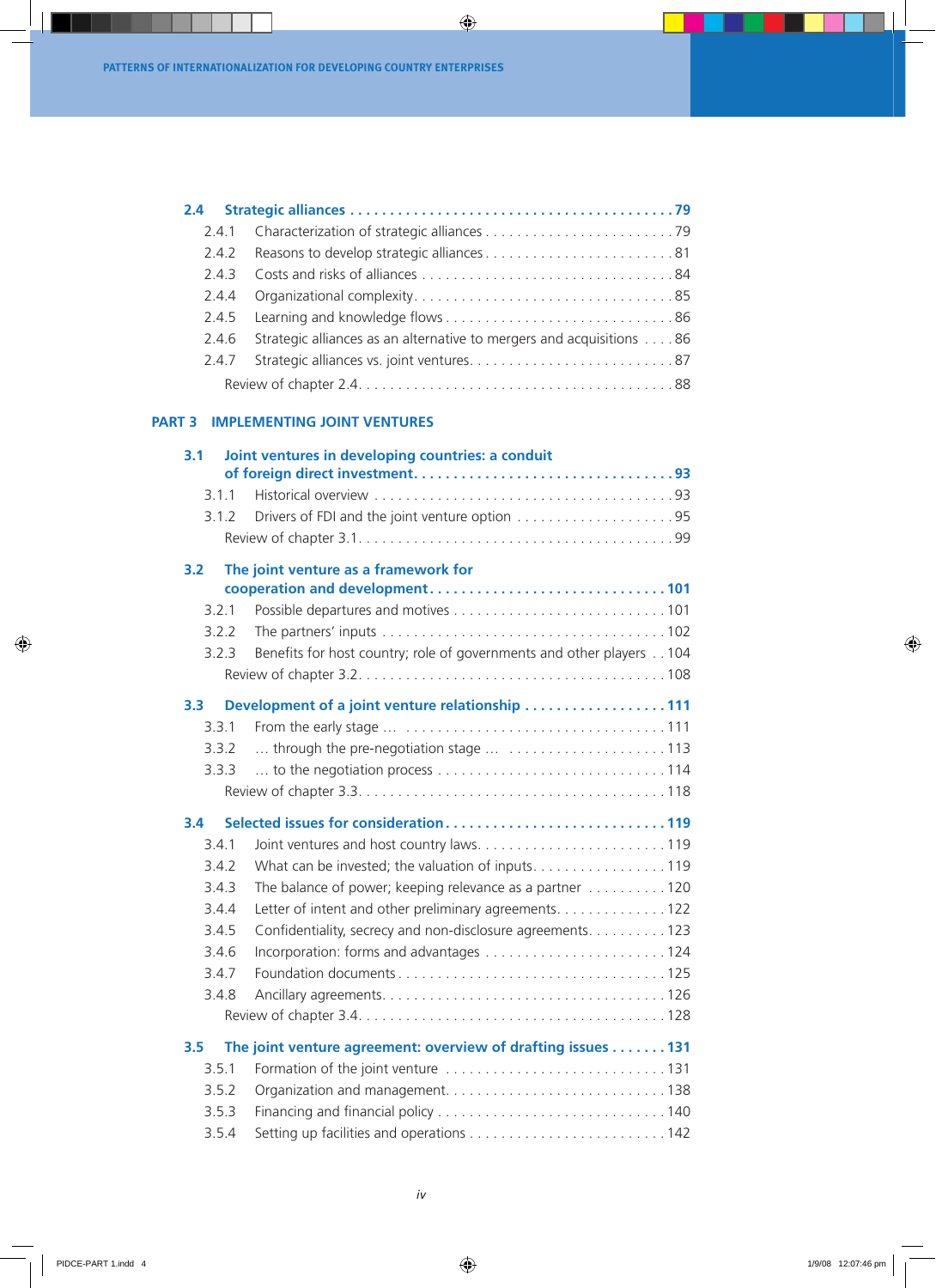### **part 4 International Business Negotiations**

| 4.1       | International business negotiations 159            |     |
|-----------|----------------------------------------------------|-----|
| 4.1.1     |                                                    |     |
| 4.1.2     |                                                    |     |
| 4.1.3     | Negotiation strategies, tactics and techniques 162 |     |
| 4.1.4     |                                                    |     |
| 4.1.5     |                                                    |     |
| 4.1.6     |                                                    |     |
|           |                                                    |     |
| 4.2       |                                                    |     |
| 4.2.1     |                                                    |     |
| 4.2.2     | The importance of a written document173            |     |
| 4.2.3     | Contracts: meaning and characteristics174          |     |
| 4.2.4     | Model contracts: role and limitations 176          |     |
| 4.2.5     | Who should draft the contract? 176                 |     |
| 4.2.6     | Anticipating problems: what could go wrong? 176    |     |
| 4.2.7     |                                                    |     |
| 4.2.8     |                                                    |     |
|           |                                                    |     |
| $c$ c $n$ |                                                    | 102 |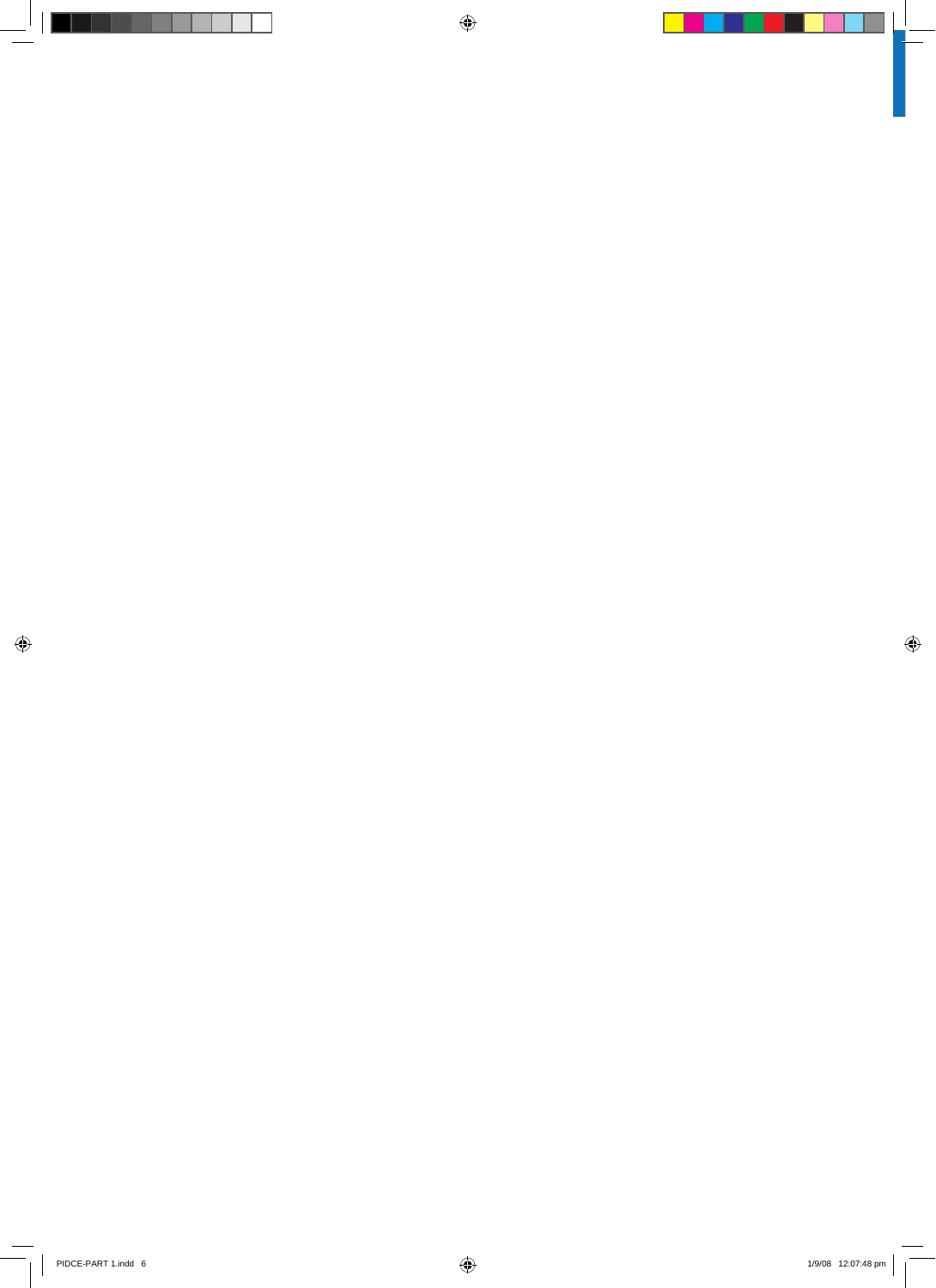## **introduction**

This training package is addressed to entrepreneurs and policy makers in developing countries. It deals with issues of internationalization at the enterprise level and their impact on economic growth and social development at the national level. Globalization brings with it an aggressive competitive environment and a scenario of continuing and accelerated change requiring timely and effective responses; it also brings opportunities which are opened by the liberalization of markets and the evolving strategies of multinational enterprises (MNEs). In particular, it is important to understand and, when possible, to exploit the MNEs' market entry strategies and the way they organize and manage their manufacturing activities at the global level in order to minimize risks and take advantage of cost savings and efficiency gains associated to different locations.

Foreign direct investment (FDI) and other forms of association to MNEs operations, such as subcontracting, original equipment manufacturing (OEM), participation in global value chains (GVCs), global manufacturing networks (GMNs), joint ventures (JVs) and various kinds of alliances have been the movers of technological progress, economic growth and success in international markets for many developing countries. Success stories are widely known and will be highlighted in this work. But it has to be emphasized that success is not an accident, and successful experiences cannot be simply transplanted. MNEs take their strategic and locational decisions on the basis of their stakeholders' interests, and this includes perception of risks, profit expectations and pursuit of increased market share; host countries, on the other hand, have their own set of values and endowments, cultural and social patterns, and development policy options. Furthermore, the characteristics of industry competition and factor markets are constantly changing, which adds to the complexity of the situation confronting developing countries and their enterprises, in particular those with inadequate levels of technological capacity and insufficient access to information on opportunities for internationalization.

This training package is intended to be an instrument to help firms of developing countries improve their competitive position and grow domestically and internationally by linking with foreign partners, leveraging the relationships with them, and learning further in order to achieve technological self-sufficiency and innovative capabilities of their own. In this connection, particular attention will be given to joint ventures and alliances, including the motivations of the participating enterprises, the opportunities for partnerships, and their negotiation, implementation and management. While the main expected users of this package are developing country entrepreneurs, and special focus is given to the subject of alliances and joint ventures, it was found convenient to frame the package with a supplementary body of knowledge based on two kinds of considerations:

First, the development of entrepreneurial activities involves issues that are of interest to policy makers. When thinking of technological progress at the enterprise level in developing countries, and the contribution of joint ventures and alliances to achieving this aim, one has also to consider the role and interplay of many enabling factors, such as:

- international political and development agenda, related rules and conventions, and multilateral and bilateral agreements and what they mean for a country in terms of constraints and opportunities;
- the country's macro-economic and policy environment with its institutions and regulatory framework and how they influence entrepreneurial activities and induce the activities of foreign enterprises;
- the physical and technological infrastructure available in the country, the national innovation system, and the mechanisms in place to support technological development and innovation at enterprise level.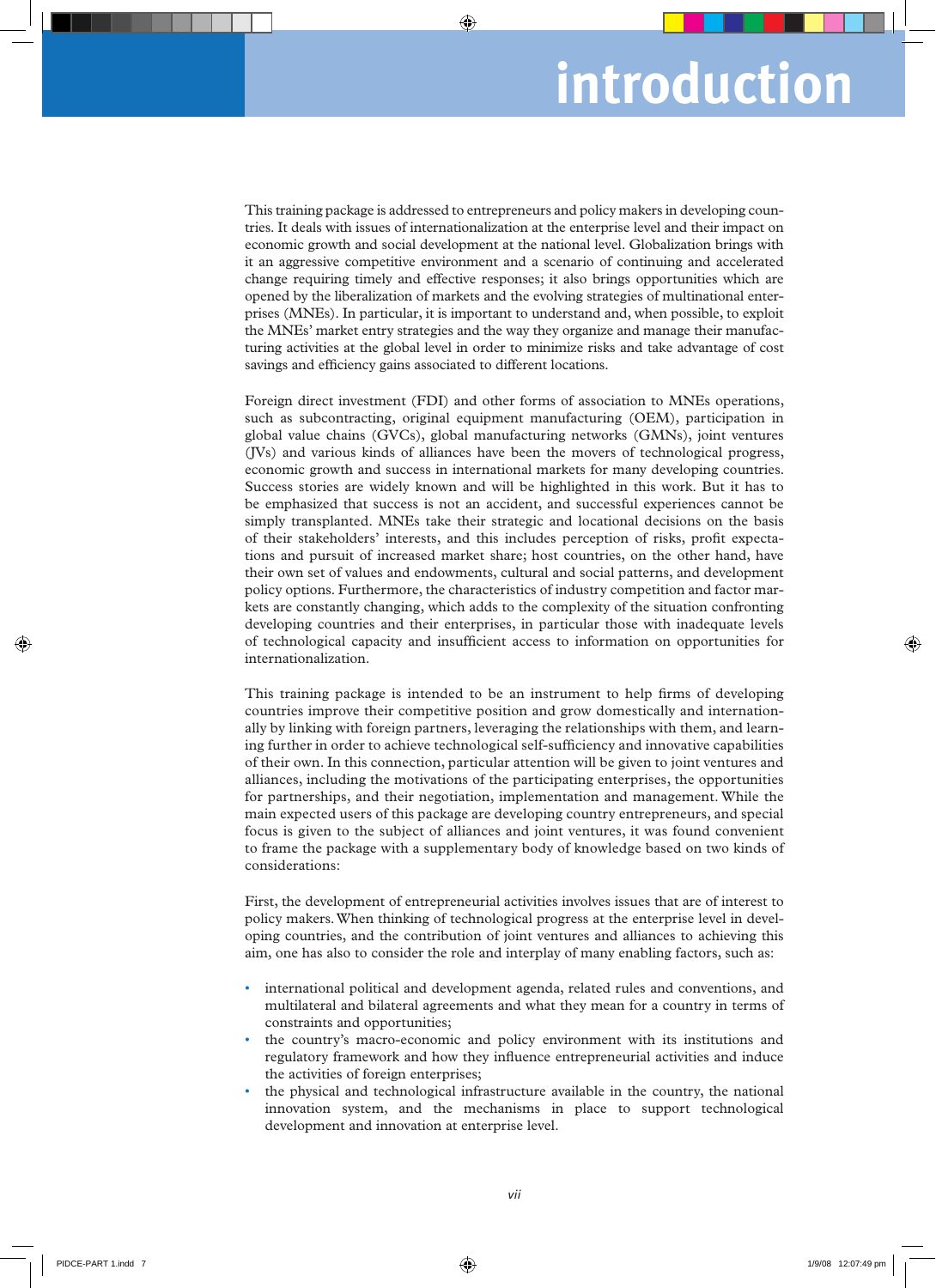Second, the opportunities for internationalization available to firms of developing countries are dependent upon the business strategies of multinational companies and the way they manage their global operations.

This training package will therefore bring to both policymakers and managers of enterprises of developing countries not only an awareness of the international development scenario and the competitive forces they have to cope with, but also an understanding of the strategies and behaviour of multinational companies, of the opportunities available for growth and internationalization in that context, and of how to seize and take advantage of such opportunities. Related to this, the package will enable the users to handle the practical issues associated to the preparation, formation, negotiation and management of the various types of alliances and joint ventures that firms of developing countries may wish to enter into with foreign partners.

The envisaged purpose is to focus on joint ventures and alliances as a path for growth and internationalization for developing countries' firms and at the same time shed light on the conditions under which they have to operate, find their opportunities and make their choices. To achieve its objectives the package will be developed in four main parts as follows:

Part 1 presents the international development scenario, the competitive environment and the drivers for the global expansion of enterprises. It highlights the patterns of multinational expansion, the various types of inter-enterprise collaboration agreements, the global manufacturing strategies of multinational enterprises (MNEs) and the related challenges and opportunities for developing countries.

In this context, part 1 elaborates on the role of global value chains (GVCs) and global production networks (GPNs) as elements of MNEs' global operations management and as vehicles for the technological development of developing countries' firms. Attention is also given to the role of developing countries' governments in creating suitable locational conditions for MNEs and in providing critical support to domestic enterprises in their path for technological capability building and internationalization.

Part 2 deals with the subject of business alliances in its broad scope, first, by attempting to clarify the currently used and sometimes blurred terminology; then, by reviewing the main forms of business alliances together with their specific and distinctive features; and, subsequently, by moving into the more specific areas of strategic alliances and joint ventures. It analyses the concept of strategic alliances and highlights their main characteristics and the relevant issues associated to them, and introduces the various types of joint ventures found in international business operations, focusing on the notion of equity joint venture as a form of cooperation between international companies or multinational enterprises (MNEs), on the one hand, and domestic enterprises of lessdeveloped or less-industrialized countries, on the other.

Part 3 is at the heart of the package. It covers the whole process of implementing joint ventures, both as a form of foreign direct investment and as a framework for cooperation and development where foreign investors, their partners in developing countries and the host governments, all have specific interests and expectations that have to be accommodated.

With this reality in the background, part 3 elaborates on the partners' motives and possible ways of obtaining their engagement, the various steps and phases in the development of a joint venture relationship, and the joint venture agreement as the instrument that, together with the applicable laws of the host country, sets out the rules that govern the